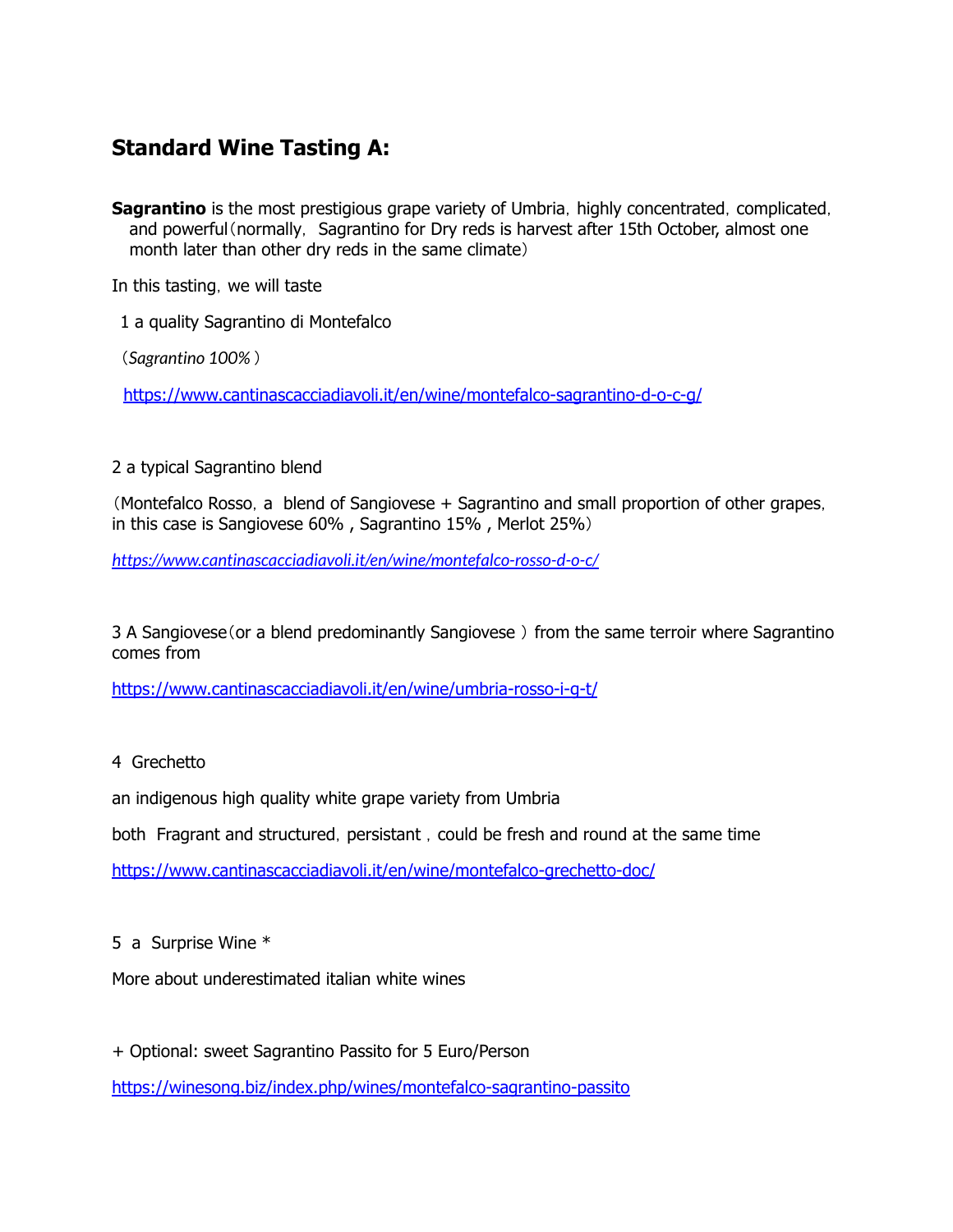## **Standard Wine Tasting B:**

#### **Sangiovese is a beautiful mess**

Tuscany VS Umbria, pure and classical blends

Sangiovese is very changeable, sensitive to subtle variations and expressive of different terroir

<https://www.toutiao.com/i6813728628531003917/>

In this tasting, we will taste the typical Sangiovese from the 2 adjacent regions (Toscana VS Umbria) in Italy, including pure Sangiovese and typical Sangiovese blends from both regions

1 100% Sangiovese from Umbria (accordo)

- 2 100% Sangiovese from Tuscany
- 3 Typical Sangiovese blend from Umbria(a Montefalco Rosso)
- 4 Typical Sangiovese blend from Tuscany (a Chianti )
- 5 A Sangiovese from another region far away

### **Standard Wine Tasting C:**

#### **Gamay del Trasimeno**: **Grenache taste different in Italy**

Gamay del [Trasimeno](https://winesong.biz/taxonomy/term/1762) is a very interesting local grape variety from Colli del Trasimeno, a sub-region within Umbria, which shares the same DNA with Grenache, but developed its own unique character after arriving in Italy hundreds years ago.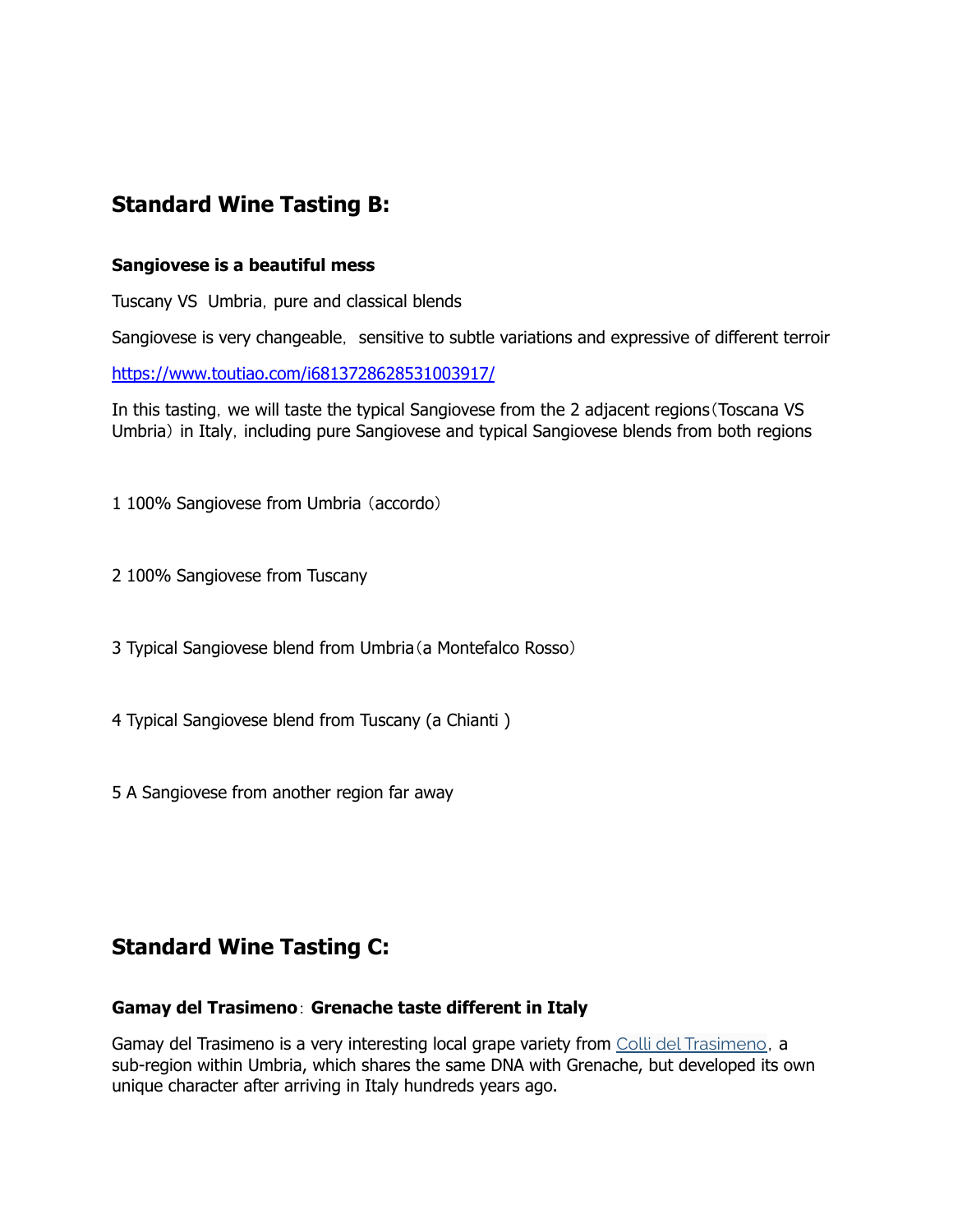<https://www.toutiao.com/i6813712967406715404/>

In this tasting, we will taste

1 a rosato made from Gamay del Trasimeno(martavello)

<https://winesong.biz/wines/martavello>

2 a blend of Gamay del Trasimeno with Sangiovese(bacio)

<https://winesong.biz/node/5825>

3 a blend of Gamay del Trasimeno with Sangiovese and Cabernet Sauvignon(Corniolo)

<https://winesong.biz/wines/corniolo>

4 a Gamay del Trasimeno Reserva(divina villa reserva)

<https://winesong.biz/wines/divina-villa-black-label>

5 Grechetto, the most prestiged white variety of Umbria

From the same terroir where Gamay del Trasimeno comes from

<https://winesong.biz/wines/nuricante-umbria-grechetto>

+ a Surprise Wine for 3 Euro/Person \*

### **Standard Wine Tasting D**

#### **Orvieto classical**

A Typical white blend from Orvieto, the ancient Etruscan capital and Pope's summer resort. Made from several local white varieties, mainly Grechetto and Trebbiano toscano. We will taste

- 1 dry Orvieto classical
- 2 semi-sweet Orvieto classical
- 3 100% Grechetto from the same region
- 4 a white wine made of an "international grape" from the same region
- 5 a bubbly wine (method classical)made from Orvieto classical blend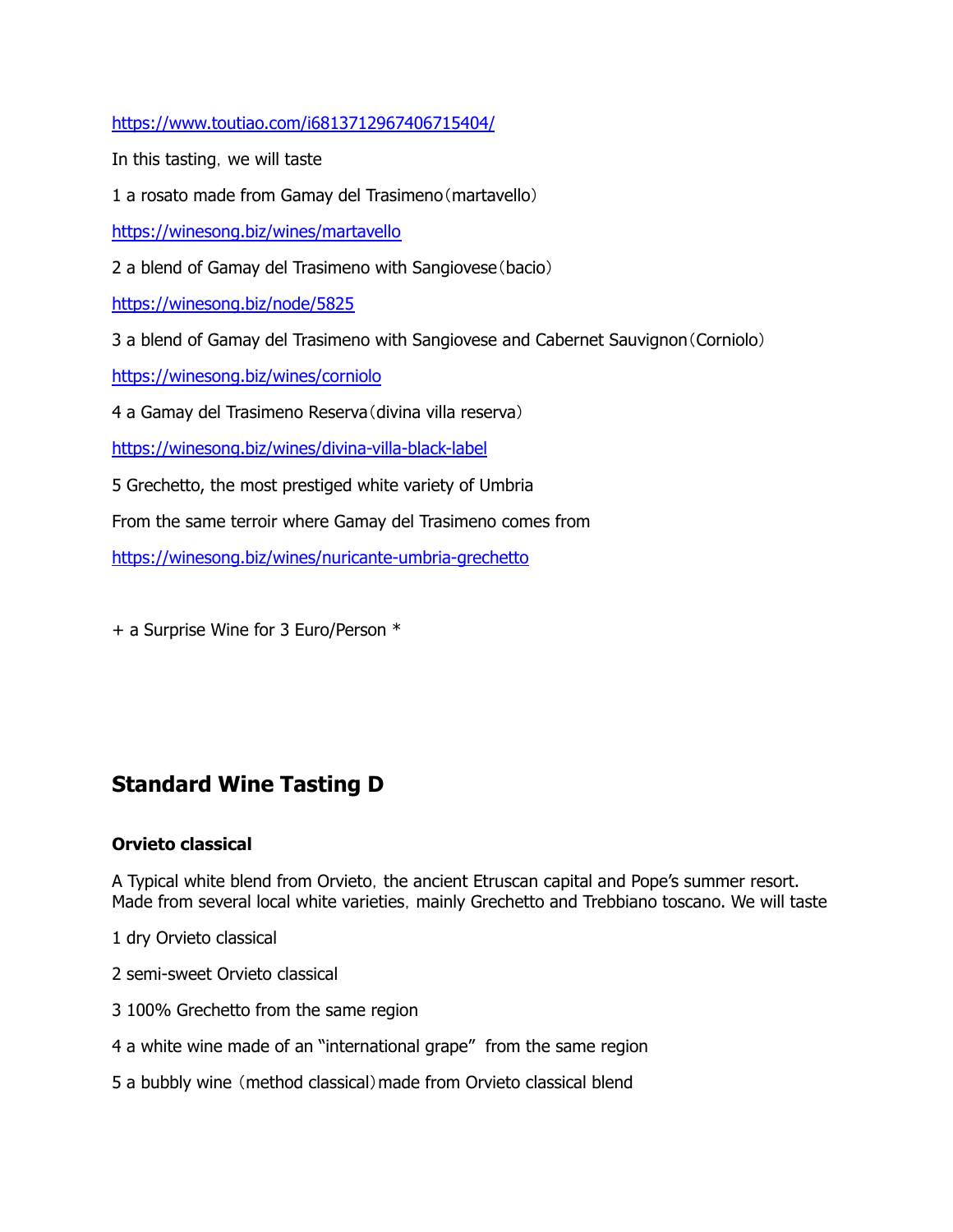+ a Surprise Wine for 3 Euro/Person \*

### **Standard Wine Tasting E**

**Grechetto**, an indigenous high quality white grape from Umbria

both Fragrant and structured, concentrated and persistant, could be fresh and round at the same time

- 1 100% Grechetto dry
- 2 Orvieto classical, a blend predominantly made from Grechetto
- 3 Vin Santo Umbro, a sweet 100% Grechetto
- 4 Grappa made from Grechetto

## **\* The Hidden Theme**

The aging potential of italian whites

- 1 Newly opened VS Opened 1 month ago
- 2 One year old VS 5 years old